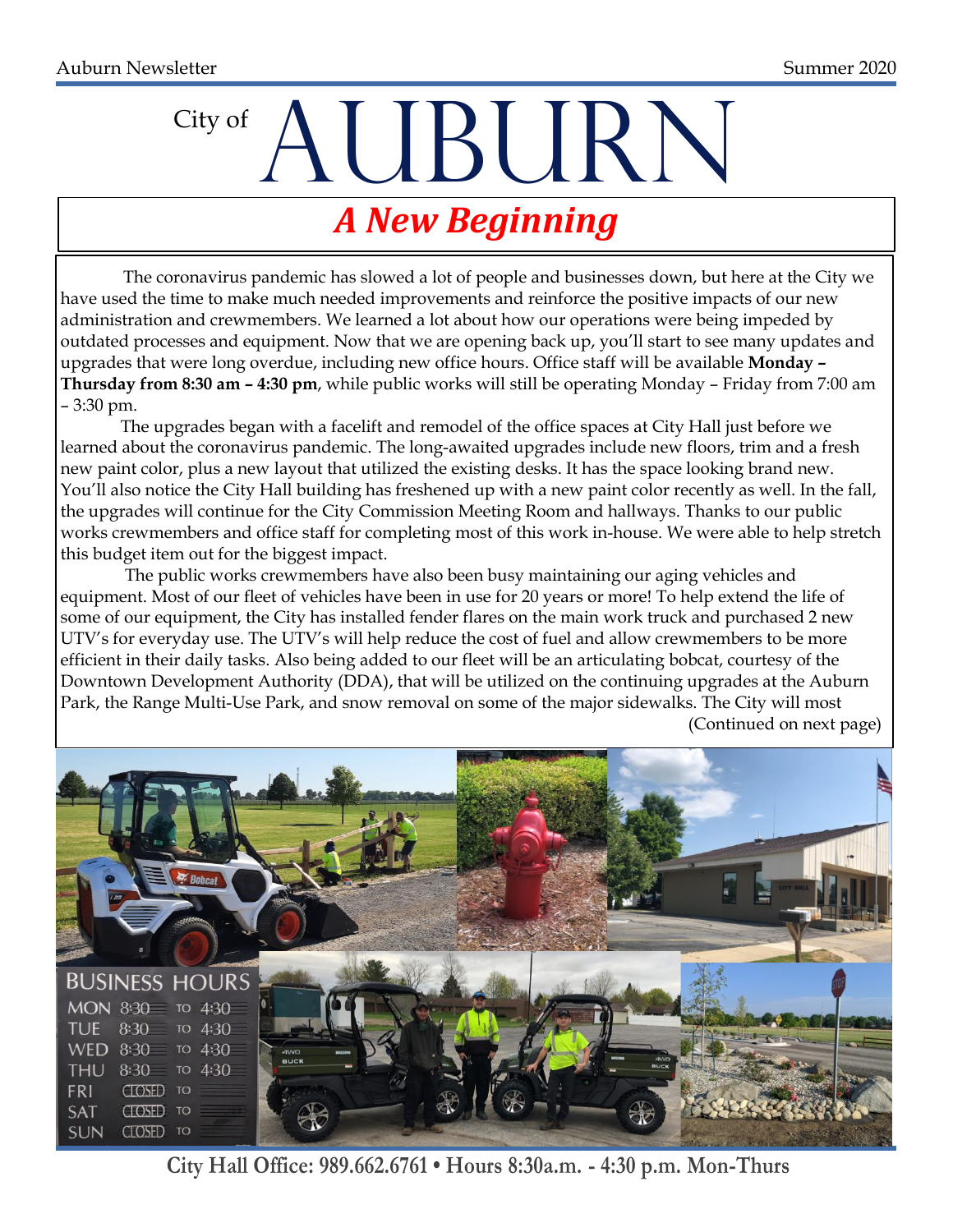#### Auburn Newsletter Summer 2020

likely be looking into a new backhoe, salt truck and snowplow within the next five years as well. There are dedicated funds already set aside for these purchases and the public works director is also looking into additional grant funding in order to get the most benefits.

The City is also benefitting from an additional part-time, seasonal employee that is helping to complete many more projects around the city that have not always received the attention they need. We have already been able to complete maintenance on fire hydrants, paint the exterior of City Hall, lay new gravel for the parking lot at the dog park, install split rail fencing at the Auburn Park and install an overflow drain at the pond. Crack sealing the roads will continue throughout July as well.

 Finally, we will be working throughout the year on the new multi-use park, The Range. The Range will feature a pro-level disc-golf course, walking path, community fire pit, sledding hill and so much more. The majority of the funding for this brand-new park was made available by the Healthy Living Fund that was granted to the City of Auburn through the Bay Area Community Foundation.

 The administration, staff and crewmembers here in Auburn are excited about the improvements that have already been accomplished and look forward to continuing to enact positive changes for our community.

#### *Dates to Remember…*

 $\text{July } 20$ City Commission

August 2 Rods & Classics Car Show

August 4 Primary Election Polls open 7 am – 8 pm

> August 17 City Commission

September 12 Ales & Ears Festival

September 17-19 Treasure Hunt Days

September 21 City Commission

June – October Farmers Market Tuesdays & Thursdays 3:00 – 6:30 pm

## CITY NOTES Lawn & Grass

Chapter 94 of the Auburn Code of Ordinances states grass shall not be permitted to grow to a height of 6" on average at any property, whether occupied or unoccupied. Grass should be maintained at least once in every three weeks between May and September.

Chapter 53 of the Auburn Code of Ordinances prohibits grass clippings, other solid or insoluble substances which may cause obstruction to the flow of the wastewater system to be blown, deposited or otherwise left in the streets.

## Firepits

Chapter 92 of the Auburn Code of Ordinances allows for patio woodburning units. They shall be at least 25 feet from any structure which is not on the same property. Only clean wood should be burned.

## Travel Trailers

Chapter 152 of the Auburn Code of Ordinances prohibits parking a trailer on any street or public place overnight. A trailer is allowed to be parked on the owner's property as long as it is beyond the setback line.

## Park Rentals

Park Rentals for 2021 will begin on Tuesday, December 1st for residents and December 15th for non-residents. The rental agreement and fee are required at time of reservation. Currently, we accept cash or check for payment.

City Commission, Board of Review and Farmers Market. Contact the City Clerk for more information. Are you interested in becoming more involved in your community? There are many boards in need of new members: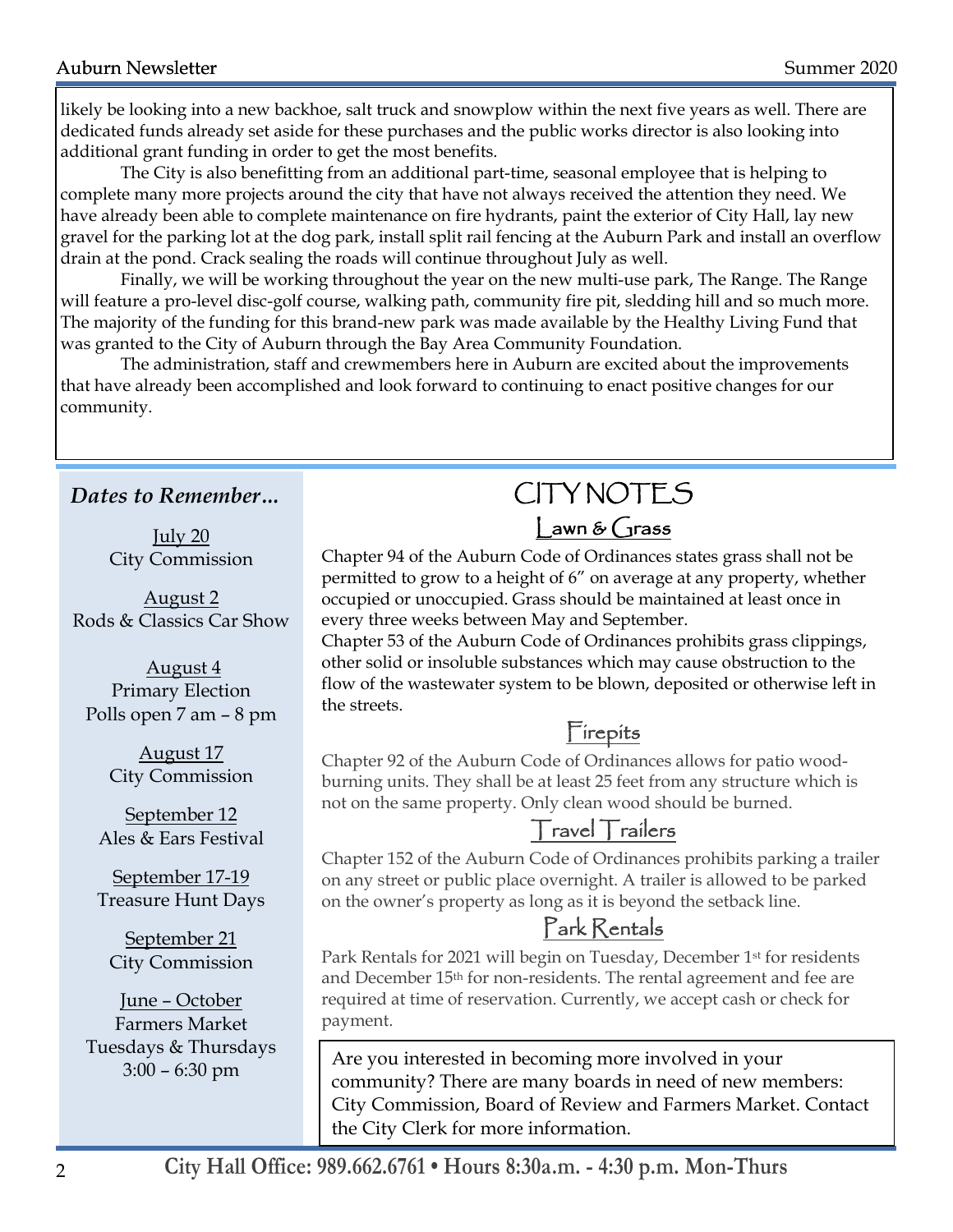# Notes from the Mayor

It was the best of times; it was the worst of times. Dickens uses this phrase to point out a major conflict between family and love, hatred and oppression, good and evil, light and darkness, and wisdom and folly. If it wasn't written back in 1859, I would have thought it was about today.

The worst of times… well we all can figure that one out. Riots, a worldwide pandemic, being forced to stay home for some 3 months, a massive loss of jobs and businesses, not one but two dams breaking, and I'm sure you can add more things to the list.

The best of times, yes, the best of times. We have a lot to be thankful for. We do live in a great country. I've heard many stories of families that grew together like never before. Parents instilling their values into their children. Helping them with their online studies. Yes, we really got to know our family members even better than we ever thought. Playing games, doing real cooking together, doing chores, spending real time together. Most parents work today, they come home and have to rush around getting their kids to all sorts of activities but now they had to spend all day & night together and really learn about each other. In that way it was like we went back in time. Parents spending more time with their families than they have in years.

When the dams broke people came together to help from all over, not even thinking about the pandemic, they had to help their friends and neighbors. Businesses started to reopen, putting people back to work, letting us get out of the house and realize just how beautiful Michigan is in the spring.

In the mist of the riots one of my employees came to me and told me there just isn't enough love in the world today cause if there were these things just wouldn't be happening. He was right. Well the Beatles were close; All We Need is Love. Well we need a little more. We all know the golden rule so why don't we live by it. Love your neighbor as yourself. If we love our neighbor like we love ourselves then color, race, political ideas, where you come from, and so much more doesn't matter.

City wise, things are doing great. Yes, I'm partial, we really do have a great staff at city hall. Stop in and check out our remodeled city hall. During the shutdown our DPW working had the time to repaint and floor city hall and it didn't cost more because they did the labor, not contracted out. This past week they painted the outside of city hall. It looks great and saved us thousands of dollars. Check out the park between our DPW crew and Artisans' Landscaping it's looking great. We received a grant for \$127, 407 from the Bay Area Foundation to develop a multi-use year around facility at the old lagoons. The plan calls for a disc golf course, a sledding hill, cross-country biking & ski trails and other activities as well.

The office staff kept up to day on all the business functions of the city whether doing them at home or in the office. They didn't miss a beat while keeping safe.

Is the world ever going to be the way it was, I don't know. Perhaps we can tweak it and just make it better for all of us. Auburn, you're a great town. Let's keep strong and make it even better.

Thanks!

Le Kilbourn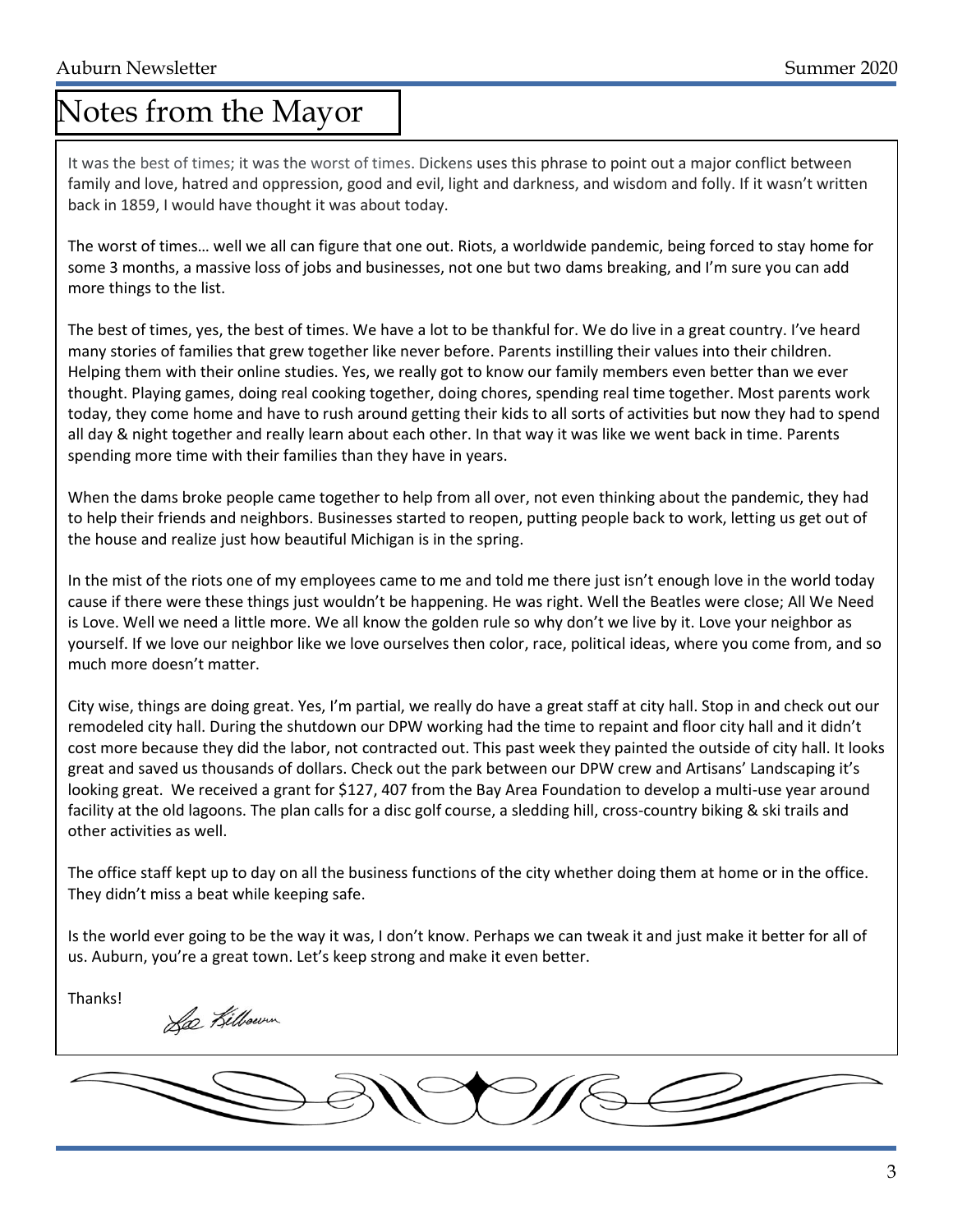#### **Utility Billing Dates to Remember:**

**June 30 –** Bills delivered to the Post Office.

**July 28** – Due date to avoid penalty. (Penalties apply on the 29th at 8:30 am)

**Aug 3 –** Reminder/Past Due Notices delivered to Post Office.

**Aug 16 –** Final due date to avoid service interruption. Water turn is turned off on the 18th **Payments need to be received on or before the due date.** Payments accepted online at [www.auburnmi.org](http://www.auburnmi.org/) and in the drop box located in the parking lot of City Hall. **JULY 1 – NEW WATER & SEWER RATES APPLY – see diagram below**

#### **Auburn Water Rates**

The Auburn City Commission does an annual review of both the costs of water and sewer before each new budget year. The primary causes for an increase are a change in the cost of wholesale water cost from the City of Midland, capital improvements in the water fund and increases for capital improvements at the Bay County Sewer Plant in the Sewer Fund. Additionally, the city's water and sewer rates support the operations and maintenance of the city's water and sewer systems, including labor, replacement and improvements to the systems. For the budget year 2020-2021 the water and sewer rates will be increased to \$6.45 and \$7.24, respectively, per 1,000 gallons.

|                                                   |                    | Minimum Qtrly |               |               |               |
|---------------------------------------------------|--------------------|---------------|---------------|---------------|---------------|
|                                                   |                    | Charge        | Usage Example | Usage Example | Usage Example |
| Rate/1,000 Gal<br>5,000 Gal<br><b>Water Rates</b> |                    |               | 10,000 Gal    | 14,000 Gal    | 18,000 Gal    |
| New Current Rate                                  | S <sub>6</sub> .45 | \$32.25       | S64.50        | S90.30        | \$108.00      |
| <b>Sewer Rates</b>                                |                    | 10,000 Gal    | 10,000 Gal    | 14,000 Gal    | 18000 Gal     |
| <b>New Current Rate</b>                           | \$7.24<br>S72.40   |               | S72.40        | \$101.36      | \$121.18      |
| Inc. in Ortly Bill                                | \$0.96             | \$7.33        | \$9.58        | \$13.41       | \$17.24       |

| Trash Rates 11/1/19<br>(Flat Fee) | <b>Qtrly Charge</b> | New Expected Trash Rate<br>beginning $11/1/21$ |
|-----------------------------------|---------------------|------------------------------------------------|
| Trash                             | S <sub>46.11</sub>  | \$49.84 / Quarter                              |
| <b>Trash Cart</b>                 | S <sub>3</sub> .36  | $$3.49 /$ Cart                                 |
| Total Trash w/ Cart               | S <sub>49</sub> .47 | \$53.34 / Quarter                              |

## **Seasonal Usage Reminder**

As announced last year, the City of Auburn will no longer be making automatic adjustments to your water bill for seasonal usage behaviors such as watering the lawn or filling pools. In order to receive a discount on the sewage portion of your bill for these activities you will need to install a second meter. You will NOT be able to call the office for manual adjustments.

How to obtain a 2nd meter:

1. Complete an application for a water meter permit from City Hall. The current cost is \$400\* and includes the meter, meter setter, plumbing inspection fee and final inspection.

2. Contact a certified plumber to install your portion of the water service line, valves and meter setter. (Must follow water system specifications). Cost will vary by plumber and amount of work.

3. Once installed call Township Code Authority at (989) 837-6521 to schedule a plumbing inspection.

4. After the plumbing inspection is completed, call DPW Director, Ashlie House, at (989) 450-6884 to

schedule an appointment to install the meter.

\* Prices subject to change at any time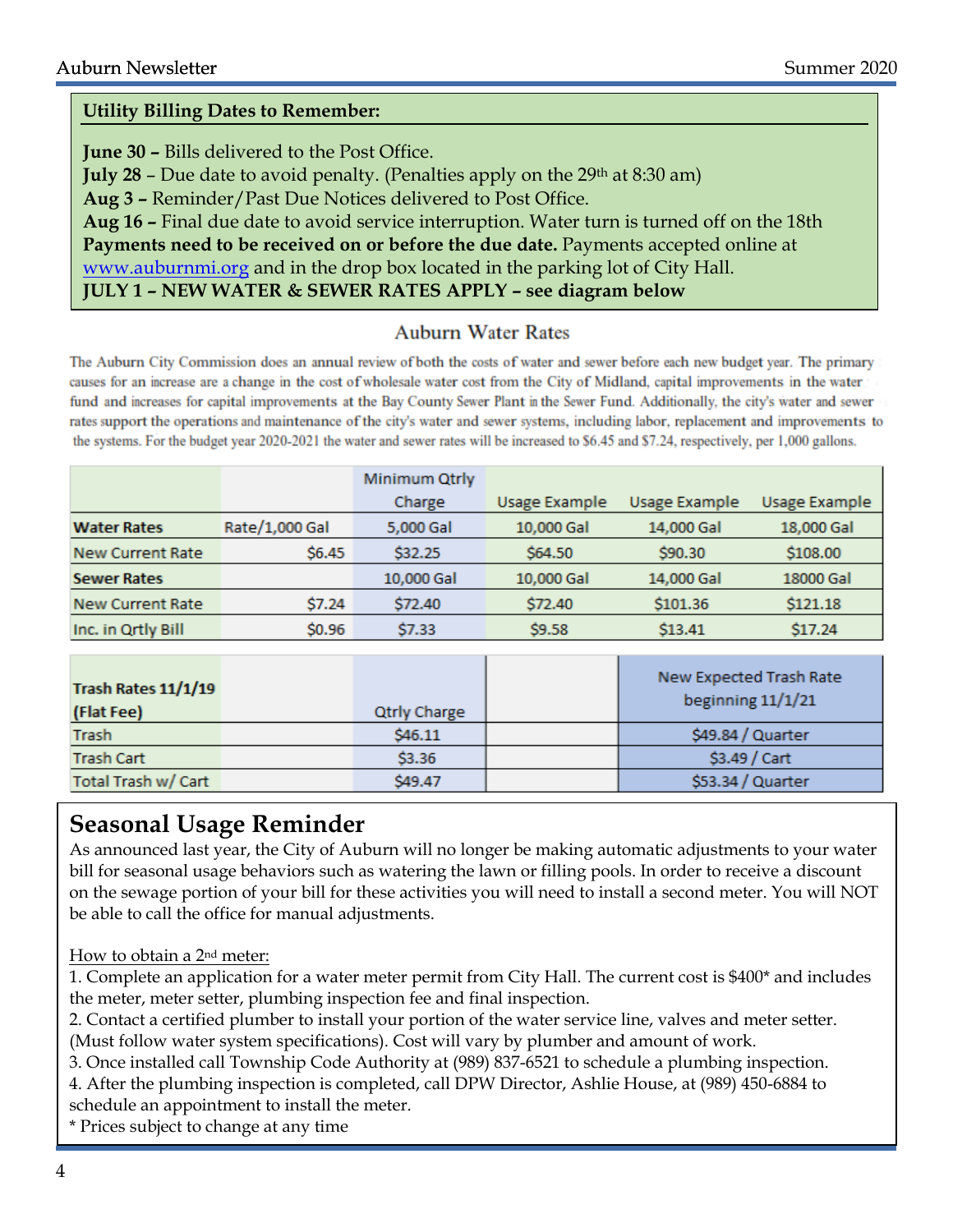|                                                | Notes:                                                                                                                                                                     | ΕŚ<br>12<br>20<br>ū                                             | 24<br>ξü<br>اربیا<br>مست<br>5<br>ā<br>فعا                                         | ΓŚ<br>5<br>蒜                                              |
|------------------------------------------------|----------------------------------------------------------------------------------------------------------------------------------------------------------------------------|-----------------------------------------------------------------|-----------------------------------------------------------------------------------|-----------------------------------------------------------|
|                                                |                                                                                                                                                                            | <b>Mo</b><br>28<br>E<br>Ŧ                                       | š<br>u<br>ᇙ<br><b>Board</b>                                                       | <b>Mo</b><br>g                                            |
| $\frac{1}{r}$                                  |                                                                                                                                                                            | Z<br>5Č<br>긊<br>œ                                               | Ę<br>56<br>5<br>冨<br>U                                                            | F<br>28<br>Ξ                                              |
|                                                |                                                                                                                                                                            | Wc<br>ä                                                         | Wc                                                                                | Wc                                                        |
|                                                |                                                                                                                                                                            | September 2020<br>분<br>보<br>E<br>ᇹ                              | <b>May 2020</b><br>F<br>T.                                                        | January 2020<br>Ę<br>$\overline{9}$<br>ы                  |
|                                                |                                                                                                                                                                            | H<br>$\overline{8}$                                             | 3<br>Ţ<br>ū,                                                                      | ه<br>도<br>F<br>5<br>ä                                     |
|                                                |                                                                                                                                                                            | 山<br>50<br>Sa<br>5<br>12<br>Ù,                                  | œ<br>N<br>Sã<br>ö<br>농<br>O <sub>1</sub>                                          | زنيا<br>x<br>Ξ<br>Sa<br>57                                |
|                                                |                                                                                                                                                                            |                                                                 |                                                                                   | $4\sigma$                                                 |
|                                                |                                                                                                                                                                            | 5u<br>Z<br>ST <sub>1</sub><br>÷                                 | 21<br>Su<br>T.                                                                    | 5il<br>ä<br>6<br>Z                                        |
|                                                |                                                                                                                                                                            | <b>Sko</b><br>50<br>12<br>5<br>U                                | δÑ<br>22<br>72<br>ū,<br>Ö0                                                        | <b>DIS</b><br>岔<br>5<br>ä                                 |
| i                                              |                                                                                                                                                                            | F<br>o,                                                         | Ë<br>۰                                                                            | F                                                         |
|                                                | Trash days are bolded and recycle days are marked with a box.                                                                                                              | October 2020<br>Wc                                              | June 2020<br>Wc                                                                   | February 2020<br>Wc<br>۰                                  |
| i                                              |                                                                                                                                                                            | Ę<br>œ                                                          | 보<br>÷                                                                            | Ę<br>S<br>ò                                               |
|                                                | information and guidelines for services provided by the City as the seasons approach<br>by City Hall. The brush pickup provided by the City is marked with an Coval/circle | α<br>哥<br>$\overline{9}$<br>ó<br>N                              | 국<br>5<br>12<br>Ü                                                                 | Ę<br>2<br>F                                               |
|                                                |                                                                                                                                                                            | 罕<br>브<br>E<br>Sa<br>õ<br>فبغرة                                 | 27<br>20<br>Sa<br>ū<br>ø,                                                         | S<br>22<br>29<br>ū,<br>œ<br>$\overline{\phantom{a}}$      |
|                                                |                                                                                                                                                                            |                                                                 |                                                                                   |                                                           |
| $\mathbf{v}$ and $\mathbf{v}$ and $\mathbf{v}$ |                                                                                                                                                                            | 12<br>ΕŠ<br>S,<br>5<br>DO                                       | ŠΠ<br>5<br>冨<br><b>UA</b>                                                         | Σü<br>Z<br>ū<br>$\infty$<br>$\sim$                        |
|                                                |                                                                                                                                                                            | <b>No</b><br>E<br>$\overline{9}$                                | Mo<br>ö                                                                           | <b>No</b><br>u<br>$\overline{5}$<br>٥<br>$\mathbf{L}$     |
|                                                |                                                                                                                                                                            | <b>November</b><br>E                                            | Ę                                                                                 | E                                                         |
|                                                |                                                                                                                                                                            | Wc<br>ă,<br>œ                                                   | <b>July 2020</b><br>Wc<br>œ                                                       | March 2020<br>Wc<br>œ                                     |
|                                                | Normal trash pickup is every Wednesday.                                                                                                                                    | 2020<br>빛<br>5<br>U                                             | 是<br>и<br>5Ī<br>Ó                                                                 | 보<br>56<br>5<br>12<br>U,                                  |
|                                                |                                                                                                                                                                            | H<br>79<br>$\overline{\mathbf{u}}$                              | 昙<br>E,<br>5<br>퍅                                                                 | 2<br>S<br>꾸<br>u<br>ö                                     |
| 5<br>ŗ                                         |                                                                                                                                                                            | 28<br>$\sim$<br>Sa<br>$\overline{+}$<br>-1                      | Z<br>Sã<br>$\overline{\phantom{a}}$<br>$\infty$<br>$\rightarrow$<br>$\frac{1}{2}$ | $\frac{21}{28}$<br>Sa<br>Ŧ<br>$\rightarrow$               |
|                                                |                                                                                                                                                                            |                                                                 |                                                                                   |                                                           |
|                                                |                                                                                                                                                                            | ns<br>27<br><b>CC</b><br>冨<br>$\circ$                           | Šμ<br>Z<br>õ<br>g<br>$\ddot{\circ}$<br>N                                          | ΕŚ<br>S,<br><b>12</b><br>U,                               |
|                                                |                                                                                                                                                                            | <b>No</b><br>28<br>N<br>Ŧ<br>$\rightarrow$                      | ×<br>쁘<br>FC<br>5<br>ö<br>ندا                                                     | Š<br>27<br>P.<br>冨<br>۰                                   |
|                                                |                                                                                                                                                                            | F<br>29<br>E<br>90<br>U)                                        | $\Xi$<br>$\overline{\mathbb{R}}$<br>25<br>$\overline{\phantom{0}}$<br>4           | $\frac{28}{2}$<br>Ľ<br>$\mathbb{I}$<br>Ŧ<br>$\rightarrow$ |
| Man 25 and about Plant                         | Additional yard waste services are offered through Waste<br>Highlighted days are holidays observed                                                                         | December 2020<br>Wc<br>Z<br>E<br>$\overline{\bullet}$<br>۰<br>ы | <b>August 2020</b><br>Wc<br>ō<br>ьā                                               | <b>April 2020</b><br>Wc<br>ó<br>A<br>œ                    |
|                                                |                                                                                                                                                                            | Ę<br>브<br>昆<br>₩<br>ä<br>ندا                                    | Ę<br>12<br>70<br>u<br>ö                                                           | Ę<br>岂<br>23<br>$\overline{9}$<br>Ó<br>IJ                 |
| $\ddot{\phantom{a}}$                           |                                                                                                                                                                            | Ę<br>S,<br>5                                                    | 12<br>퍅<br>28<br>F<br>$\sim$                                                      | 보<br>Ę<br>L)<br>ö<br>نیا                                  |
| J                                              | Management. Please observe their guidelines. Leaf pickup typically runs mid-October through November. Please check your newsletter for additional                          | 26<br>S,<br>$\overline{5}$<br>5<br>U)                           | 22<br>S.<br>29<br>J,<br>$\infty$ $\infty$                                         | 25<br>K,<br>$\frac{1}{80}$<br>Ξ<br>÷                      |
|                                                |                                                                                                                                                                            |                                                                 |                                                                                   |                                                           |

Trash will be collected one day late due to the following Holidays: New Year's Day – January 1,Memonial Day - May 25 and Labor Day - September 7.<br>Other holidays that Waste Management are closed during will not affect the C

Please clearly mark all yard waste and Recycle containers (stickers are no longer provided by WM) and keep at least 5 feet from trash containers.

For large item pickup please call Waste Management at 800-796-9696

2020 Waste Management yard waste collection starts April 1 and ends November 25. Christmas trees are collected the first two weeks of January.

i,

City of Auburn 2020 Trash Calendar